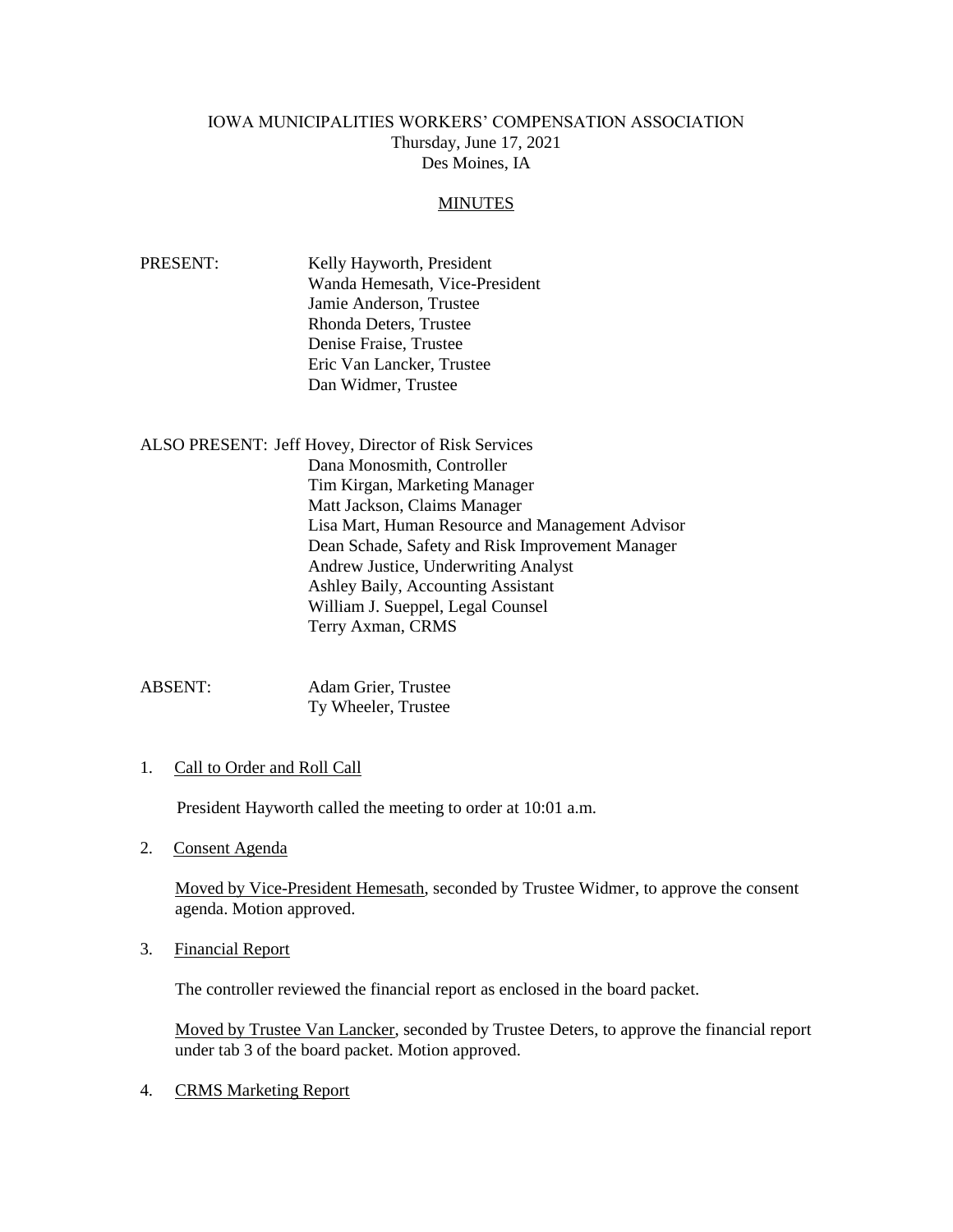Terry Axman of County Risk Management Services (CRMS) gave an update on county marketing efforts.

### 5. IMWCA Marketing Report

The marketing manager summarized staff marketing activities.

# 6. Safety and Risk Improvement Report

The safety and risk manager discussed staff activities.

## 7. Human Resource Specialist Update

The human resource specialist provided an update on activities.

## 8. Milliman Claims Report

The claims manager reviewed the claim review completed by Milliman as enclosed under tab 8 of the board packet.

## 9. IMWCA Board Election

The director discussed the board positions up for re-election this fall.

#### 10. Proposed Calendar

The director noted the proposed calendar schedule for 2022 as enclosed under tab 10 of the board packet.

# 11. Other Business

The director noted that IMWCA received the GFOA Certificate of Excellence in Financial Reporting for another year. The website budget and schedule were also discussed.

12. Claims Report

Moved by Trustee Widmer, seconded by Vice-President Hemesath, to move into closed session. The board approved by roll call to move into closed session  $(21.5(1)(a))$  due to the discussion of confidential personal health information at 10:39 a.m.

Moved by Trustee Widmer, seconded by Trustee Deters, to return to open session. The board approved to return to open session at 10:48 a.m. Motion approved.

#### 13. Adjournment

The meeting adjourned at 10:49 a.m.